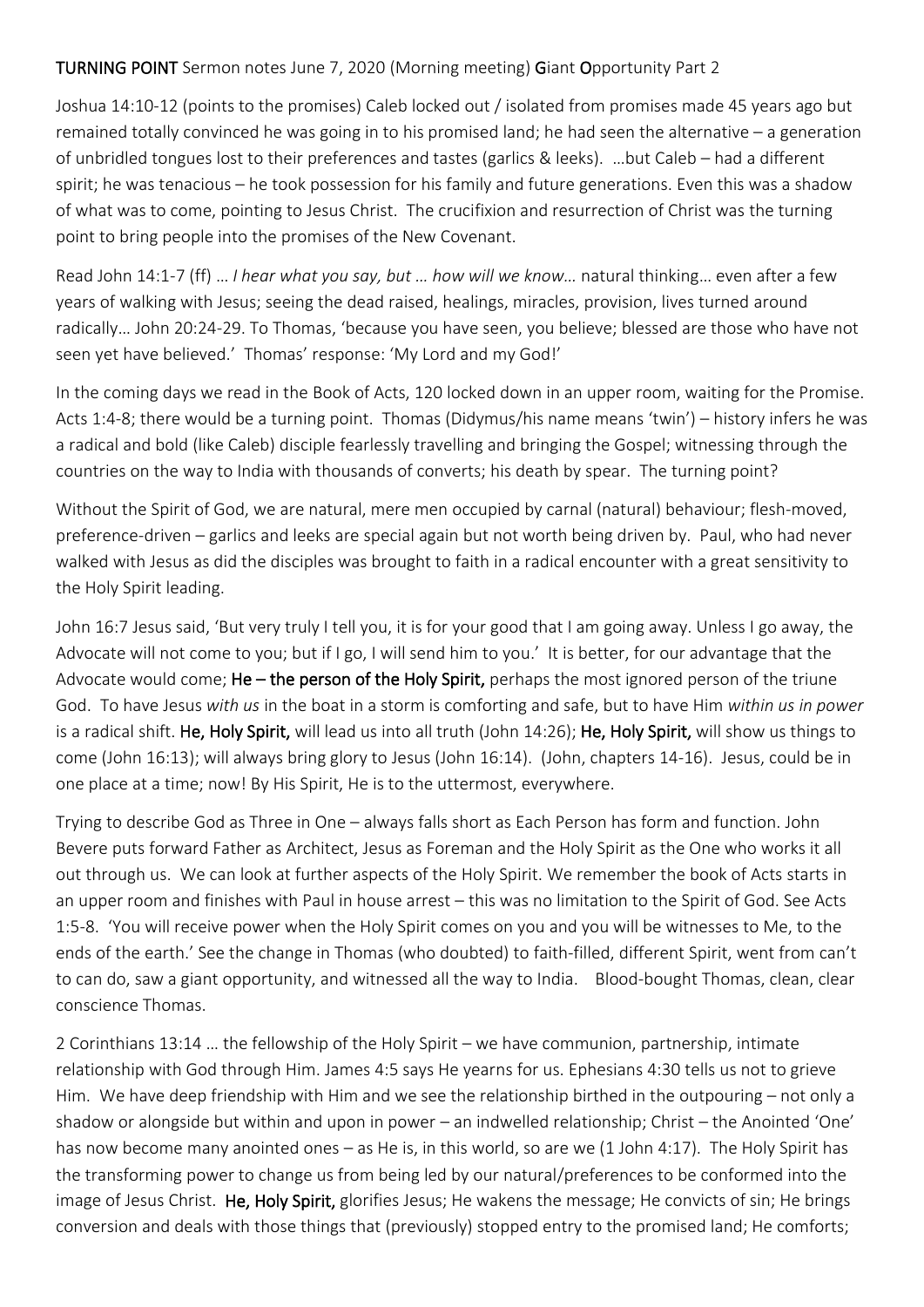He is Friend, He teaches, He refines, He fires us. He draws us and empowers us to glorify Jesus, the turning point for all humanity.

Turning Point (PM meeting) Joshua 14:10-12. Before a significant move, there is a shaking, a crossing over, a shift of belief systems. Consider Peter, prior to Acts 1 (amazingly bold and outspoken at times but was also at times ashamed of and denied Christ; we saw a falling away, despondence, disillusionment, preferences driving and not just Peter). See Acts 1:4-8. They were to wait… and in Acts 2 we see Peter stand up with a different spirit; preaching perhaps to those before whom he had previously denied Christ. See 1 Peter 1:6- 7; proven, genuine faith, refined by fire like pure gold; history infers he died in Rome after fearlessly preaching the Gospel of the Kingdom; crucified by Nero. What had happened? Jesus said, it was for Peter's, and our, benefit that He go away; then He could send the Holy Spirit – to all 'flesh'. (John 16:7) – He, the Person, Counsellor, Comforter… came in power: Acts 2:3, 14. Tongues of fire, refining fire.

There are many pictures describing Holy Spirit.

- living water; as a river that can't be crossed, a never-ending supply poured out
- like a Dove, in the natural they are a mate for life, gentle, cautious where they perch (how carefully we would walk mindful of a dove on our shoulder)
- as wind, can't see but can see the power/force demonstrated
- as fire; refining, purifying, warming

Some would speak of Him as a force and although He manifests in power, He is a Person, the third Person of the Godhead. Beyond a power point to plug in to, He is a Person we can know, have relationship with. He speaks, teaches, comforts, consoles, encourages, guides, leads, gifts, graces… He has emotion – He can be grieved; He can be resisted; He can be lied to. 2 Corinthians 13:14 … 'the grace of the Lord Jesus Christ, the love of God and the fellowship of the Holy Spirit' – far from social distancing, He indwells – Friend for Life; flowing through us but desires we flow with Him. Ezekiel 47 – there is a river from God, an infilling.

Can we recall how precious was this infilling in the beginning. He yearns for our full attention. He does not want to ride in the back seat or even the front seat alongside; He would prefer His hands on the steering wheel of our lives. We can be influenced by Him, but there is so much more.

When He comes, He changes our language. The five things that stopped the ancients going into the Promised Land are described in 1 Corinthians 10:6-10; the last of which was their grumbling.

We are called to bless; to impart grace to the hearer. Ephesians 4:29. Let no corrupt language come out of your mouth… the verse that follows immediately after is 'and do not grieve the Holy Spirit' …

He does not control to manipulate – He leads (what to watch, what not to; what to hear what not too); He shows us things to come – He empowers from the inside out, for His will (not ours) to invade this world with the Gospel of the Kingdom (the end will not come until this is accomplished). His divine power has given us everything we need for life and godliness (for a godly knowledge of Him).

Flesh and blood didn't reveal to Peter who Christ is (Matthew 16:18) – Peter had been influenced by the Spirit of God at times; we see a different Peter once baptised in the Holy Spirit 'For those who are led by the Spirit, these are the children of God.' Romans 8:15.

Communion: Emblems – represent the body and blood Christ. Jesus said, 'as often as you do this, remember Me' There are some things that go up before God as a memorial. This is one, sharing communion